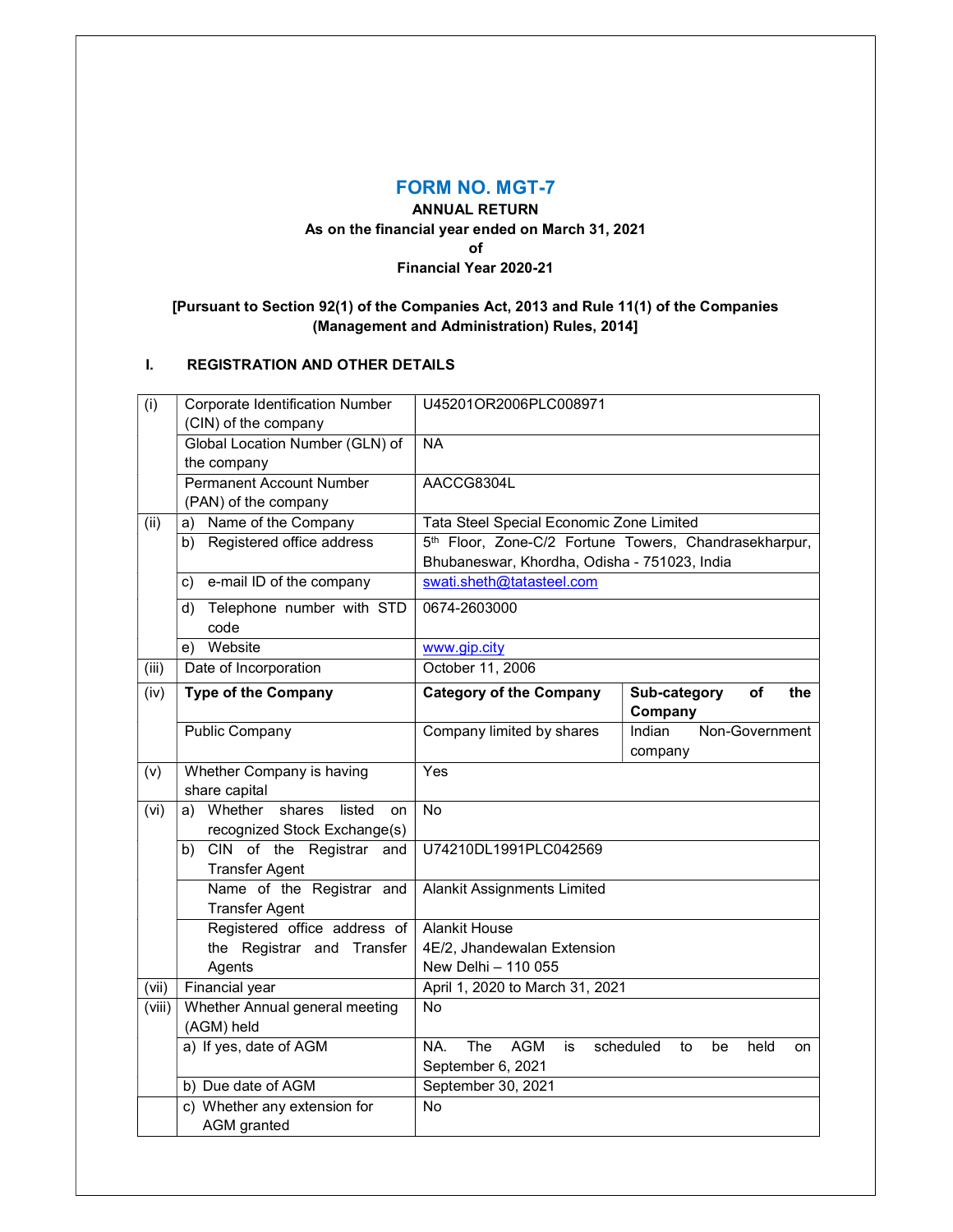| d) If yes, provide the Service      | <b>NA</b> |
|-------------------------------------|-----------|
| Request Number of the               |           |
| application Form filed for          |           |
| extension                           |           |
| Extended Due Date after grant<br>e) | <b>NA</b> |
| of Extension                        |           |

### II. PRINCIPAL BUSINESS ACTIVITIES OF THE COMPANY

| Number of business activities |                       |                                                 |                                  |                                           |                          |
|-------------------------------|-----------------------|-------------------------------------------------|----------------------------------|-------------------------------------------|--------------------------|
|                               |                       |                                                 |                                  |                                           |                          |
| <b>CNI</b>                    | Main<br>$A = 41.74.7$ | <b>Description of</b><br><b>Basic Astrollis</b> | <b>Business</b><br>$A = 41.74.7$ | <b>Description of</b><br>Dualazza Asthitu | % of turnover<br>$-11 -$ |

| SN. | <b>Activity</b><br>group code | <b>Main Activity</b><br>aroup | <b>Activity</b><br>Code | <b>Business Activity</b>                                             | of the<br>company |
|-----|-------------------------------|-------------------------------|-------------------------|----------------------------------------------------------------------|-------------------|
|     |                               | <b>Real Estate</b>            | L1                      | estate activities<br>Real<br>with<br>leased<br>own<br>or<br>property | 100               |

### III. PARTICULARS OF HOLDING, SUBSIDIARY AND ASSOCIATES COMPANIES

No. of Companies for which information is to be given 1

| SΝ | Name of the Company | <b>CIN / FCRN</b>     | <b>Holding / Subsidiary/</b><br>Associate/Joint<br><b>Venture</b> | % of<br><b>Shares</b><br>held |
|----|---------------------|-----------------------|-------------------------------------------------------------------|-------------------------------|
|    | Tata Steel Limited  | L27100MH1907PLC000260 | Holding                                                           | 100                           |

### IV. SHARE CAPITAL, DEBENTURES AND OTHER SECURITIES OF THE COMPANY

## (i) SHARE CAPITAL

### (a) Equity Share Capital

| <b>Particulars</b>                           | <b>Authorized</b><br>Capital | <b>Issued</b><br>Capital | <b>Subscribed</b><br>Capital | Paid up<br>Capital |  |
|----------------------------------------------|------------------------------|--------------------------|------------------------------|--------------------|--|
| Total number<br>оf<br>eauitv<br>shares       | 750,000,000                  | 399,460,501              | 399,460,501                  | 399,460,501        |  |
| Total amount of equity<br>shares (in Rupees) | 7,500,000,000                | 3,994,605,010            | 3,994,605,010                | 3,994,605,010      |  |

### Number of classes 1

| <b>Class of shares:</b><br><b>Equity Shares</b>     | <b>Authorized</b><br>Capital | <b>Issued</b><br>Capital | <b>Subscribed</b><br>Capital | Paid up<br>Capital |
|-----------------------------------------------------|------------------------------|--------------------------|------------------------------|--------------------|
| equity<br><b>Number</b><br>οf<br>shares             | 750,000,000                  | 399,460,501              | 399,460,501                  | 399,460,501        |
| <b>Nominal</b><br>value<br>per<br>share (in rupees) | 10                           | 10                       | 10                           | 10                 |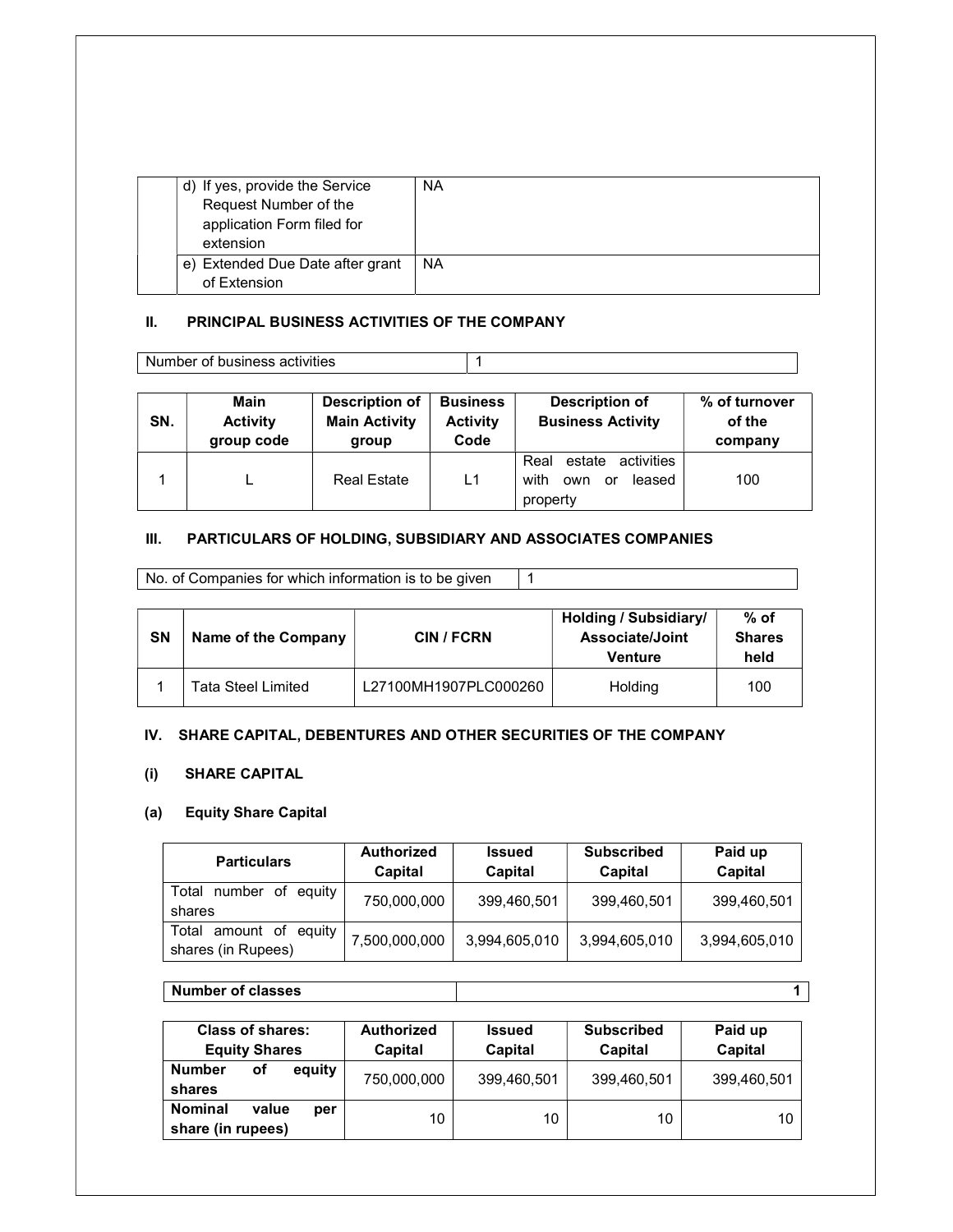| Class of shares:                             | Authorized    | <b>Issued</b> | <b>Subscribed</b> | Paid up       |
|----------------------------------------------|---------------|---------------|-------------------|---------------|
| <b>Equity Shares</b>                         | Capital       | Capital       | Capital           | Capital       |
| Total amount of equity<br>shares (in Rupees) | 7,500,000,000 | 3,994,605,010 | 3,994,605,010     | 3,994,605,010 |

### (b) Preference share capital

| <b>Particulars</b>                                     |           | <b>Authorised</b><br>Capital | <b>Issued</b><br>Capital | <b>Subscribed</b><br>Capital | Paid up<br>Capital |
|--------------------------------------------------------|-----------|------------------------------|--------------------------|------------------------------|--------------------|
| Total<br>number<br>preference shares                   | οf        | 200,000,000                  |                          |                              |                    |
| <b>Total</b><br>amount<br>preference shares<br>Rupees) | οf<br>(in | 2,000,000,000                | 0                        |                              |                    |

Number of classes 1

| Class of shares:                                    | <b>Authorized</b><br>Capital | Issued<br>Capital | <b>Subscribed</b><br>Capital | Paid up<br>Capital |
|-----------------------------------------------------|------------------------------|-------------------|------------------------------|--------------------|
| Number of<br>preference<br>shares                   | 200,000,000                  |                   |                              |                    |
| <b>Nominal</b><br>value<br>per<br>share (in rupees) | 10                           | 10                | 10                           | 10                 |
| <b>Total amount of shares</b><br>(in Rupees)        | 2,000,000,000                | 0                 |                              |                    |

# (c) Unclassified share capital: NA

(d) Break-up of paid-up share capital

| <b>Class of</b>            |                 | <b>Number of shares</b> |                          | <b>Total Nominal</b>     | <b>Total paid-up</b> | <b>Total</b> |
|----------------------------|-----------------|-------------------------|--------------------------|--------------------------|----------------------|--------------|
| shares:                    | <b>Physical</b> | <b>Demat</b>            | <b>Total</b>             | amount                   | amount               | premium      |
| <b>Equity Shares</b>       |                 |                         |                          |                          |                      |              |
| At the                     |                 |                         |                          |                          |                      |              |
| beginning of               | 60              | 399,460,441             | 399,460,501              | 3,994,605,010            | 3,994,605,010        |              |
| the year                   |                 |                         |                          |                          |                      |              |
| <b>Increase</b>            |                 |                         |                          |                          |                      |              |
| during the                 |                 |                         | -                        |                          |                      |              |
| year                       |                 |                         |                          |                          |                      |              |
| Public Issue               | -               |                         | $\overline{\phantom{a}}$ | $\overline{\phantom{0}}$ | ۰                    |              |
| <b>Rights Issue</b><br>ii. | -               |                         | Ξ.                       | -                        | -                    |              |
| iii. Bonus Issue           | -               |                         | $\blacksquare$           | -                        | -                    |              |
| iv. Private                |                 |                         |                          |                          |                      |              |
| Placement /                |                 |                         | -                        |                          |                      |              |
| Preferential               |                 |                         |                          |                          |                      |              |
| Allotment                  |                 |                         |                          |                          |                      |              |
| v. ESOPs                   | -               | -                       | ۰                        | -                        | -                    |              |
| vi. Sweat Equity           |                 |                         |                          |                          |                      |              |
| Shares                     |                 |                         |                          |                          |                      |              |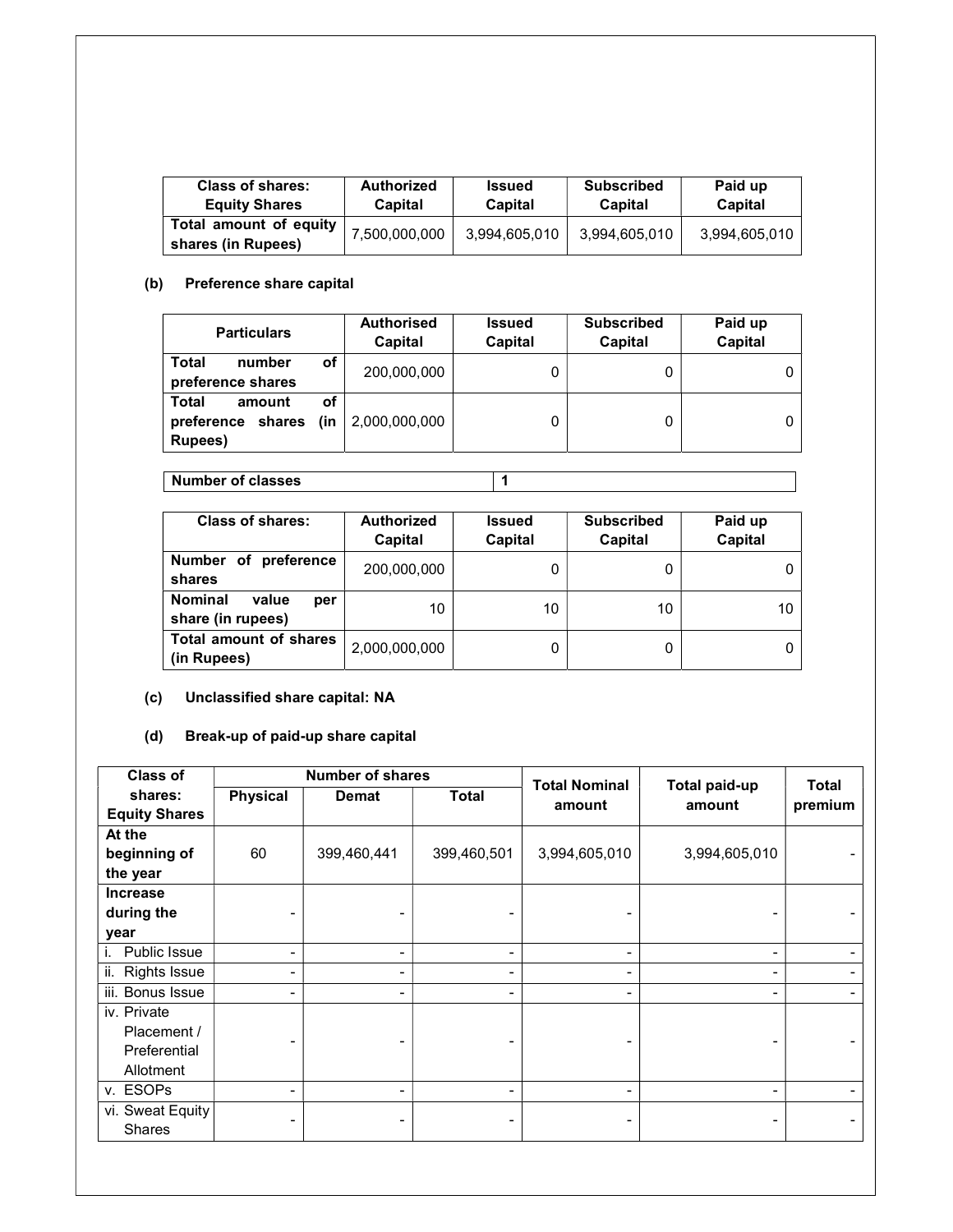| <b>Class of</b>           |                 | <b>Number of shares</b> |                          | <b>Total Nominal</b> |                                | <b>Total</b> |
|---------------------------|-----------------|-------------------------|--------------------------|----------------------|--------------------------------|--------------|
| shares:                   | <b>Physical</b> | <b>Demat</b>            | <b>Total</b>             | amount               | <b>Total paid-up</b><br>amount |              |
| <b>Equity Shares</b>      |                 |                         |                          |                      |                                | premium      |
| Allotted                  |                 |                         |                          |                      |                                |              |
| vii. Conversion           |                 |                         |                          |                      |                                |              |
| of                        |                 |                         |                          |                      |                                |              |
| Preference                |                 |                         |                          |                      |                                |              |
| <b>Shares</b>             |                 |                         |                          |                      |                                |              |
| viii. Conversion          |                 |                         |                          |                      |                                |              |
| of                        |                 |                         |                          |                      |                                |              |
| <b>Debentures</b>         |                 |                         |                          |                      |                                |              |
| ix. GDRs/ADRs             | ۰               | -                       | $\overline{\phantom{a}}$ | $\blacksquare$       | -                              |              |
| x. Others                 |                 |                         | ٠                        |                      |                                |              |
| <b>Decrease</b>           |                 |                         |                          |                      |                                |              |
| during the                |                 |                         | -                        |                      |                                |              |
| year                      |                 |                         |                          |                      |                                |              |
| i. Buyback of             |                 |                         |                          |                      |                                |              |
| shares                    |                 |                         |                          |                      |                                |              |
| ii. Shares                |                 |                         |                          |                      |                                |              |
| Forfeited                 |                 |                         |                          |                      |                                |              |
| iii. Reduction of         |                 |                         |                          |                      |                                |              |
| Share Capital             |                 |                         |                          |                      |                                |              |
| iv. Others                |                 |                         | $\blacksquare$           |                      |                                |              |
| At the end of<br>the year | 60              | 399,460,441             | 399,460,501              | 3,994,605,010        | 3,994,605,010                  |              |

ISIN of the Equity Shares of the Company: INE04MD01010

- (ii) Details of stock split/consolidation during the year (for each class of shares): NA
- (iii) Details of shares/Debentures Transfers since closure date of last financial year (or in the case of the first return at any time since the incorporation of the company): NA

Date of previous AGM: August 25, 2020

- (iv) Debentures (Outstanding as at the end of financial year): NA
- (v) Securities (other than shares and debentures): NA
- V. Turnover and net worth of the company (as defined in the Companies Act, 2013)

| (i)          | Turnover                        | ₹114,306,798   |
|--------------|---------------------------------|----------------|
| $\vert$ (ii) | <b>Net worth of the Company</b> | ₹3,630,781,801 |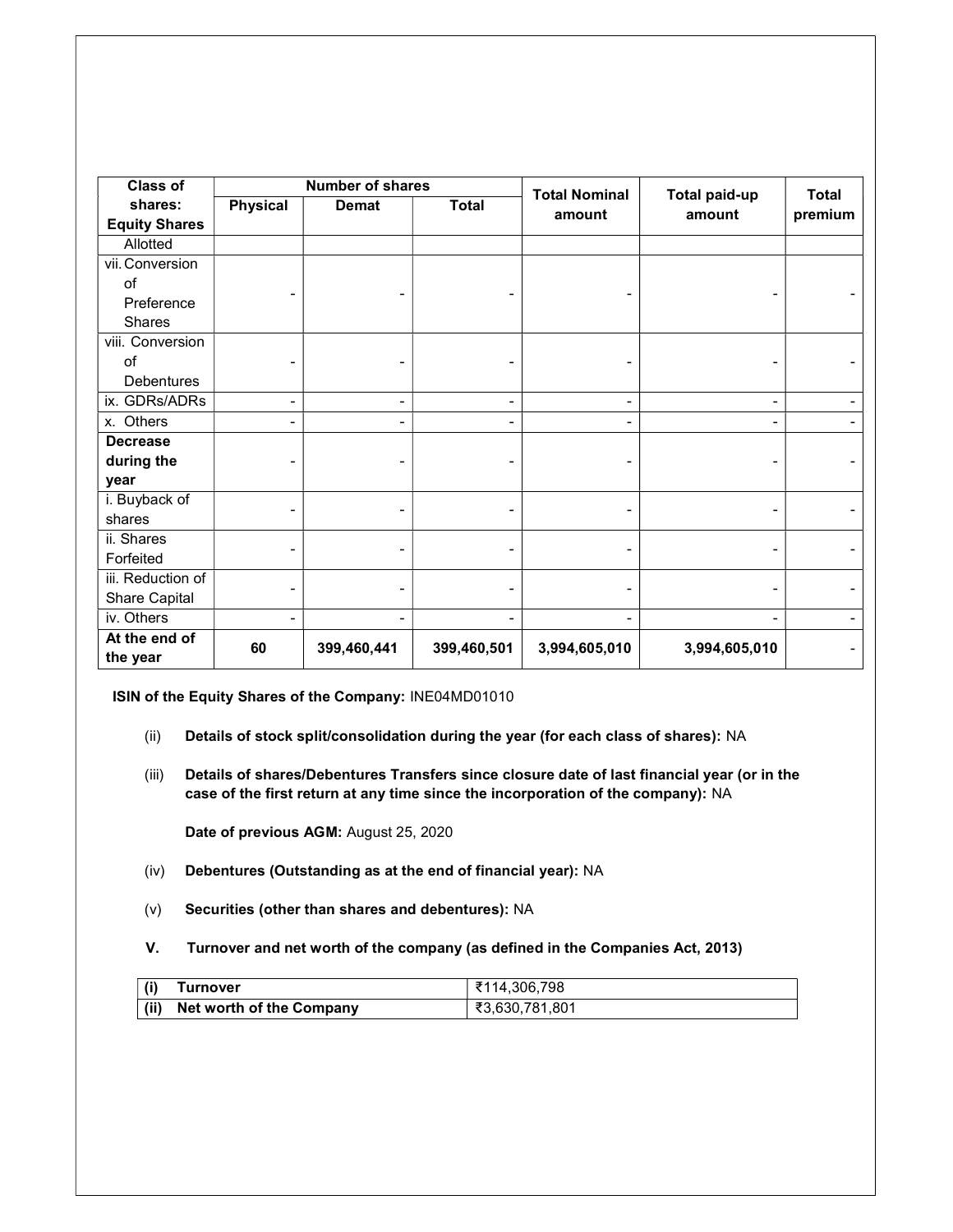### VI. (a) SHARE HOLDING PATTERN - Promoters

|           |                                            | <b>Equity</b>                |                | <b>Preference</b>          |      |
|-----------|--------------------------------------------|------------------------------|----------------|----------------------------|------|
| <b>SN</b> | Category                                   | <b>Number of</b><br>shares   | $\%$           | <b>Number of</b><br>shares | $\%$ |
| 1.        | Individual/Hindu                           |                              |                |                            |      |
|           | <b>Undivided Family</b>                    |                              |                |                            |      |
|           | (i) Indian                                 | 60                           | $\blacksquare$ |                            |      |
|           | ii) Non-resident Indian<br>(NRI)           |                              |                |                            |      |
|           | (iii) Foreign national<br>(other than NRI) |                              |                |                            |      |
| 2.        | Government                                 | $\blacksquare$               | $\blacksquare$ |                            |      |
|           | (i) Central Government                     | -                            | $\blacksquare$ |                            |      |
|           | (ii) State Government                      |                              |                |                            |      |
|           | (iii) Government<br>companies              |                              |                |                            |      |
| 3.        | Insurance companies                        | -                            | $\blacksquare$ |                            |      |
| 4.        | <b>Banks</b>                               | $\qquad \qquad \blacksquare$ | -              |                            |      |
| 5.        | <b>Financial Institutions</b>              | $\blacksquare$               | $\blacksquare$ |                            |      |
| 6.        | Foreign Institutions<br>investors          |                              |                |                            |      |
| 7.        | <b>Mutual funds</b>                        | $\blacksquare$               | $\blacksquare$ |                            |      |
| 8.        | Venture Capital                            |                              |                |                            |      |
| 9.        | Body corporate (not<br>mentioned above)    | 399,460,441                  | 100.00         |                            |      |
| 10.       | Others                                     |                              |                |                            |      |
|           | <b>Total</b>                               | 399,460,501                  | 100.00         |                            |      |

Total number of shareholders (promoters) 7

# (b) SHARE HOLDING PATTERN – Public/ Other than Promoters:

|           |                         | <b>Equity</b>       |               |                     | <b>Preference</b> |
|-----------|-------------------------|---------------------|---------------|---------------------|-------------------|
| <b>SN</b> | Category                | Number of<br>shares | $\frac{0}{0}$ | Number of<br>shares | $\%$              |
| 1.        | Individual/Hindu        |                     |               |                     |                   |
|           | <b>Undivided Family</b> |                     |               |                     |                   |
|           | (i) Indian              |                     |               |                     |                   |
|           | ii) Non-resident Indian |                     |               |                     |                   |
|           | (NRI)                   |                     |               |                     |                   |
|           | (iii) Foreign national  |                     |               |                     |                   |
|           | (other than NRI)        |                     |               |                     |                   |
| 2.        | Government              | $\blacksquare$      | ۰             |                     |                   |
|           | (i) Central Government  | -                   | -             |                     |                   |
|           | (ii) State Government   |                     | -             |                     |                   |
|           | (iii) Government        |                     |               |                     |                   |
|           | companies               |                     |               |                     |                   |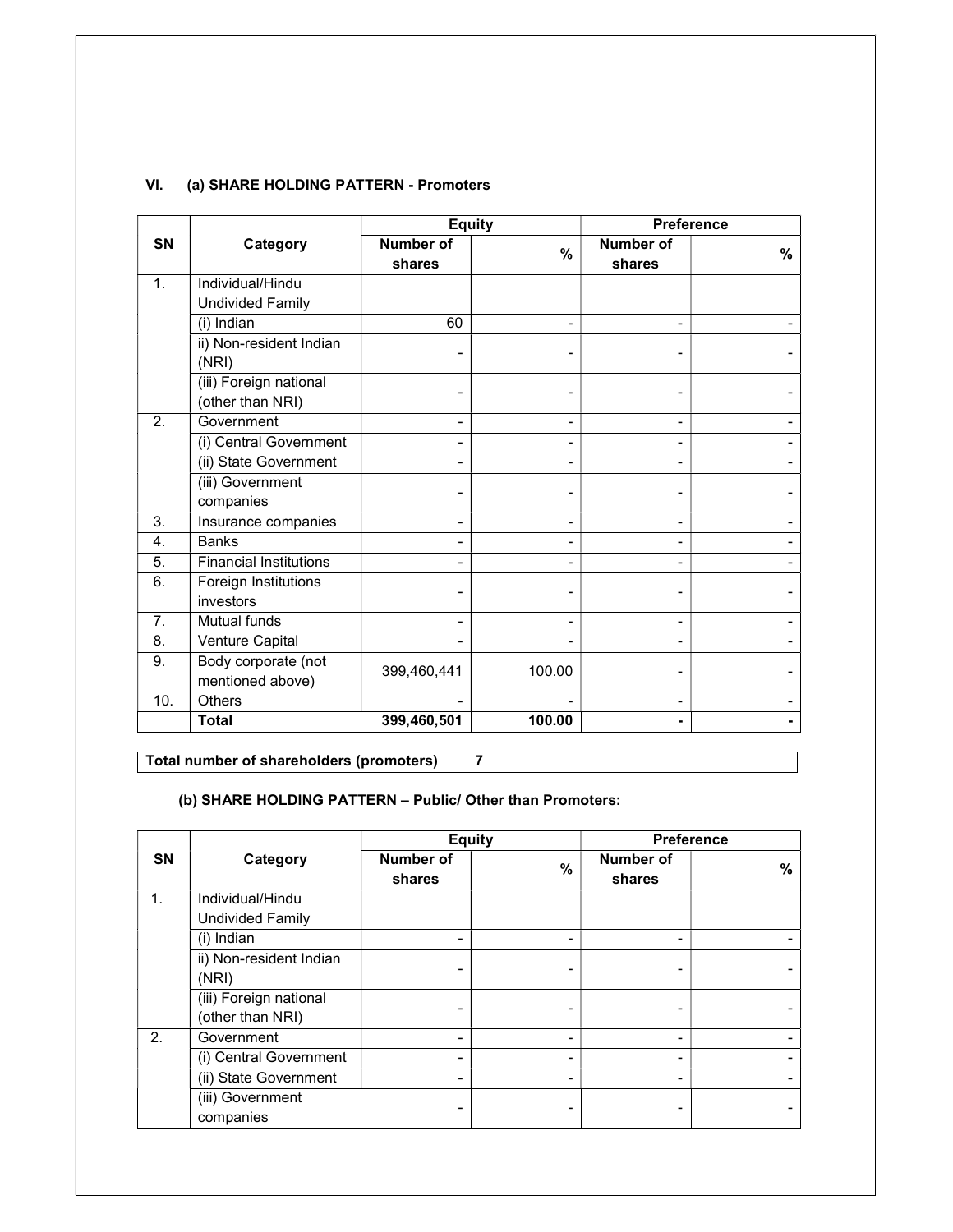|           |                                         | <b>Equity</b>       |                          | <b>Preference</b>   |   |
|-----------|-----------------------------------------|---------------------|--------------------------|---------------------|---|
| <b>SN</b> | Category                                | Number of<br>shares | $\%$                     | Number of<br>shares | % |
| 3.        | Insurance companies                     | -                   | -                        |                     |   |
| 4.        | <b>Banks</b>                            |                     | -                        |                     |   |
| 5.        | <b>Financial Institutions</b>           | -                   | -                        |                     |   |
| 6.        | Foreign Institutions<br>investors       |                     | -                        |                     |   |
| 7.        | Mutual funds                            | -                   | -                        | -                   |   |
| 8.        | Venture Capital                         |                     |                          |                     |   |
| 9.        | Body corporate (not<br>mentioned above) |                     |                          |                     |   |
| 10.       | <b>Others</b>                           | -                   | -                        |                     |   |
|           | Total                                   |                     | $\overline{\phantom{0}}$ | -                   |   |

Total number of shareholders (other than promoters) <sup>0</sup>

| Total number of shareholders               |  |
|--------------------------------------------|--|
| (Promoters + Public/ Other than promoters) |  |

(c) Details of Foreign institutional investors' (FIIs) holding shares of the company: NA

## VII. NUMBER OF PROMOTERS, MEMBERS, DEBENTURE HOLDERS

(Details, Promoters, Members (other than promoters), Debenture holders

| <b>Details</b>                 | At the beginning of the year | At the end of the year |
|--------------------------------|------------------------------|------------------------|
| Promoters                      |                              |                        |
| Members (other than promoters) |                              |                        |
| Debenture holders              |                              | -                      |

## VIII. DETAILS OF DIRECTORS AND KEY MANAGERIAL PERSONNEL

### (A) Composition of Board of Directors

| Category |                     | Number of directors at<br>the beginning of the<br>year |                   | Number of directors at<br>the end of the year |                   | <b>Percentage of shares</b><br>held by directors as at<br>the end of year |                   |
|----------|---------------------|--------------------------------------------------------|-------------------|-----------------------------------------------|-------------------|---------------------------------------------------------------------------|-------------------|
|          |                     | <b>Executive</b>                                       | Non-<br>executive | <b>Executive</b>                              | Non-<br>executive | <b>Executive</b>                                                          | Non-<br>executive |
|          | A. Promoter         | -                                                      |                   |                                               |                   |                                                                           |                   |
| В.       | Non-<br>promoter    |                                                        | 4                 |                                               | 3                 |                                                                           |                   |
| (i)      | Non-<br>Independent |                                                        | 3                 |                                               | 3                 |                                                                           |                   |
| (ii)     | Independent         |                                                        |                   |                                               |                   |                                                                           |                   |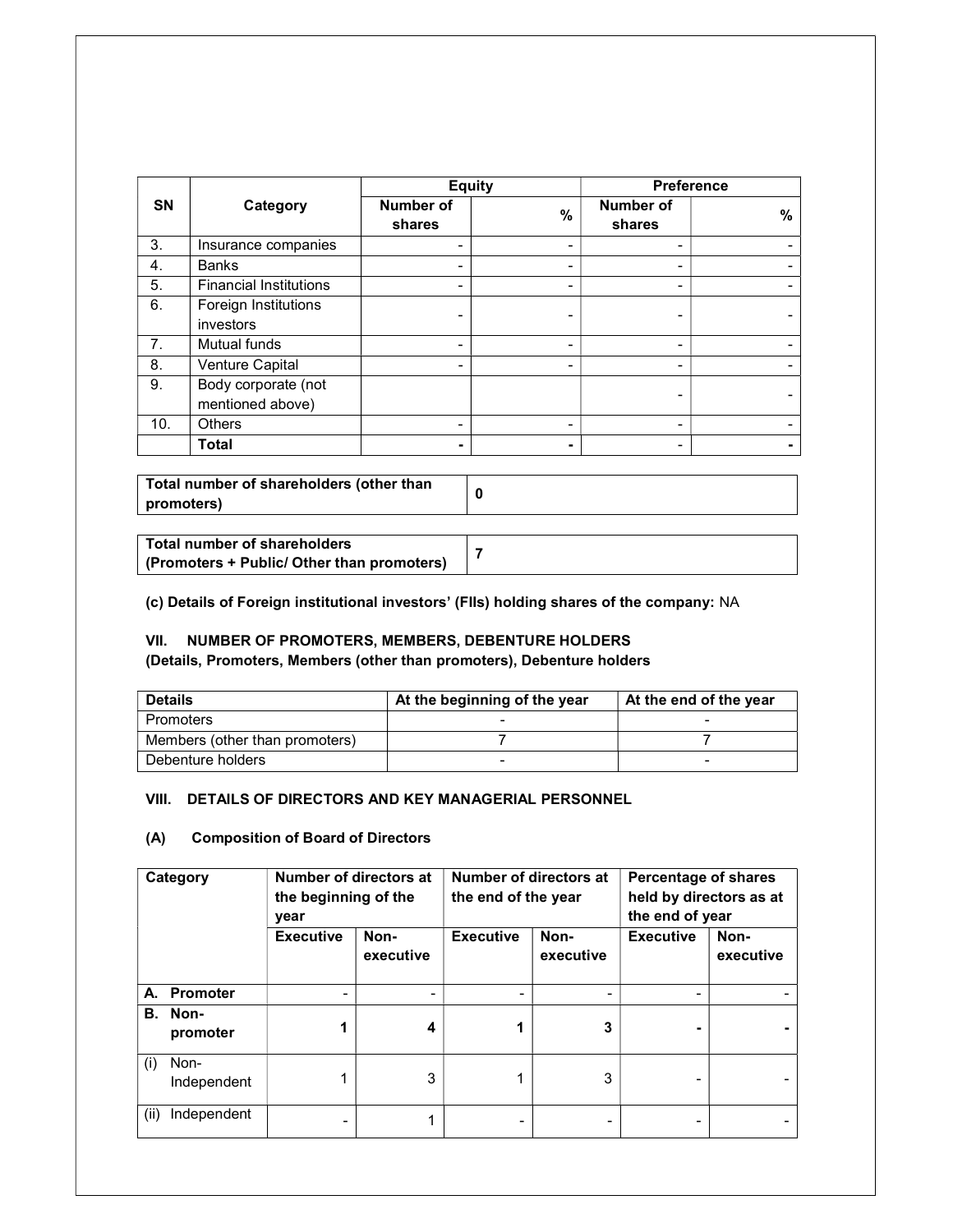| Category         | year             | Number of directors at<br>the beginning of the |                  | Number of directors at<br>the end of the year |                  | <b>Percentage of shares</b><br>held by directors as at<br>the end of year |  |
|------------------|------------------|------------------------------------------------|------------------|-----------------------------------------------|------------------|---------------------------------------------------------------------------|--|
|                  | <b>Executive</b> | Non-<br>executive                              | <b>Executive</b> | Non-<br>executive                             | <b>Executive</b> | Non-<br>executive                                                         |  |
| C. Nominee       |                  |                                                |                  |                                               |                  |                                                                           |  |
| <b>Directors</b> |                  |                                                |                  |                                               |                  |                                                                           |  |
| representing     |                  |                                                |                  |                                               |                  |                                                                           |  |
| (i) Banks & Fls  |                  |                                                |                  |                                               |                  |                                                                           |  |
| (ii) Investing   |                  |                                                |                  |                                               |                  |                                                                           |  |
| institutions     |                  |                                                |                  |                                               |                  |                                                                           |  |
| (iii) Government |                  |                                                |                  |                                               |                  |                                                                           |  |
| (iv) Small share |                  |                                                |                  |                                               |                  |                                                                           |  |
| holders          |                  |                                                |                  |                                               |                  |                                                                           |  |
| (v) Others       |                  |                                                |                  |                                               |                  |                                                                           |  |
| Total            |                  | 4                                              |                  | 3                                             |                  |                                                                           |  |

Number of Directors and Key managerial personnel (who is not director) Number or Directors and Ney managerial personnel (who is not director)  $\frac{3}{3}$ 

# (B) (i) Details of directors and Key managerial personnel as on the closure of financial year

| <b>Name</b>                    | <b>DIN/PAN</b> | <b>Designation</b> | Number of<br>equity shares<br>held | Date of cessation<br>(after closure of<br>financial year: If<br>any) |
|--------------------------------|----------------|--------------------|------------------------------------|----------------------------------------------------------------------|
| Mr. Chanakya<br>Chaudhary      | 02139568       | Chairman           | 0                                  |                                                                      |
| Mr. Prasanta<br><b>Mallick</b> | 02347304       | Director           | 0                                  |                                                                      |
| Mr. R<br>Ranganath             | 06725337       | Director           | 0                                  |                                                                      |
| Ms. Samita Shah                | 02350176       | Director           | 0                                  |                                                                      |

### (ii) Particulars of change in director(s) and Key managerial personnel during the year

| <b>Name</b>              | <b>DIN/PAN</b> | Designation at the<br>beginning / during<br>the financial year | Date of<br>appointment/<br>change in<br>designation/<br>cessation | Nature of change<br>(Appointment/<br>Change in<br>designation/<br>Cessation) |
|--------------------------|----------------|----------------------------------------------------------------|-------------------------------------------------------------------|------------------------------------------------------------------------------|
| Mr. Manoj T<br>Thomas    | 03614981       | Independent Director                                           | December 10,<br>2020                                              | Cessation                                                                    |
| Mr. Amit Kumar<br>Kundu  | AFSPK6647L     | <b>Chief Financial Officer</b>                                 | March 15,<br>2021                                                 | Cessation                                                                    |
| Mr. Tanmay<br>Kumar Sahu | ALIPS8677E     | Company Secretary                                              | March 15,<br>2021                                                 | Cessation                                                                    |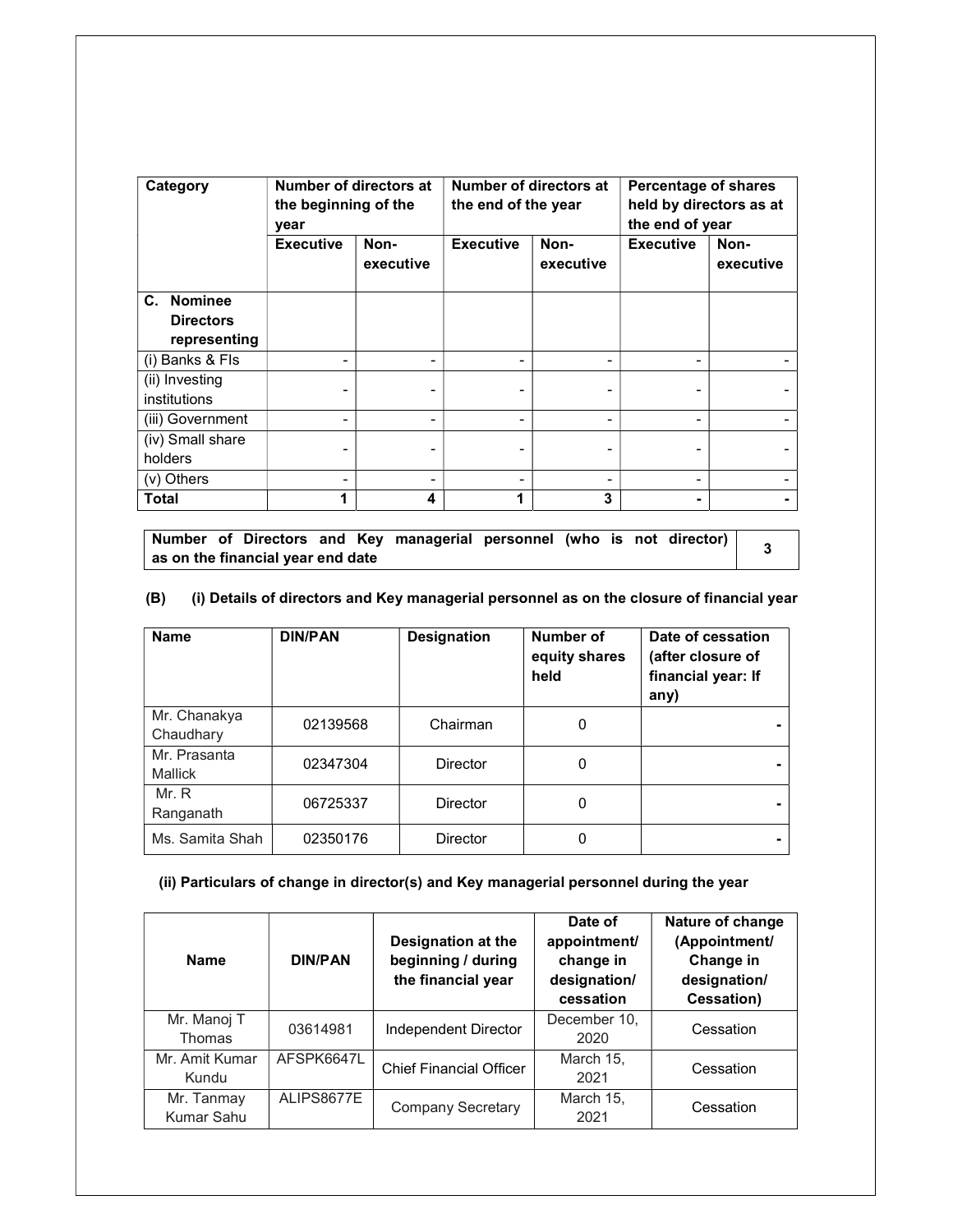### IX. MEETINGS OF MEMBERS/CLASS OF MEMBERS/BOARD/COMMITTEES OF THE BOARD OF DIRECTORS

### A. MEMBERS/CLASS /REQUISITIONED/CLB/NCLT/COURT CONVENED MEETINGS

Number of meetings held 1

| Type of meeting           | Date of meeting | Total Number of                                 | <b>Attendance</b>                |                            |  |
|---------------------------|-----------------|-------------------------------------------------|----------------------------------|----------------------------|--|
|                           |                 | <b>Members</b><br>entitled to<br>attend meeting | Number of<br>members<br>attended | % of total<br>shareholding |  |
| Annual General<br>Meeting | August 25, 2020 |                                                 |                                  | 100                        |  |

### B. BOARD MEETINGS

Number of meetings held 7

| <b>SN</b>      | Date of meeting    | <b>Total Number of</b>  | <b>Attendance</b>          |                 |
|----------------|--------------------|-------------------------|----------------------------|-----------------|
|                |                    | directors associated as | <b>Number of directors</b> | % of attendance |
|                |                    | on the date of meeting  | <b>Attended</b>            |                 |
| $\mathbf{1}$ . | April 29, 2020     | 5                       |                            | 100             |
| 2.             | May 12, 2020       |                         |                            | 100             |
| 3.             | July 23, 2020      | 5                       |                            | 80              |
| 4.             | August 25, 2020    | 5                       | 5                          | 100             |
| 5.             | September 17, 2020 | 5                       |                            | 100             |
| 6.             | October 12, 2020   | 5                       |                            | 80              |
| 7.             | January 12, 2021   |                         |                            | 100             |

### C. COMMITTEE MEETINGS: Audit Committee

| <b>SN</b> | Date of meeting  | <b>Total Number of directors</b> | <b>Attendance</b>          |                 |
|-----------|------------------|----------------------------------|----------------------------|-----------------|
|           |                  | associated as on the date        | <b>Number of directors</b> | % of attendance |
|           |                  | of meeting                       | attended                   |                 |
|           | May 12, 2020     |                                  |                            | 100             |
|           | July 23, 2020    |                                  |                            | 66.67           |
| 3         | October 12, 2020 |                                  |                            | 100             |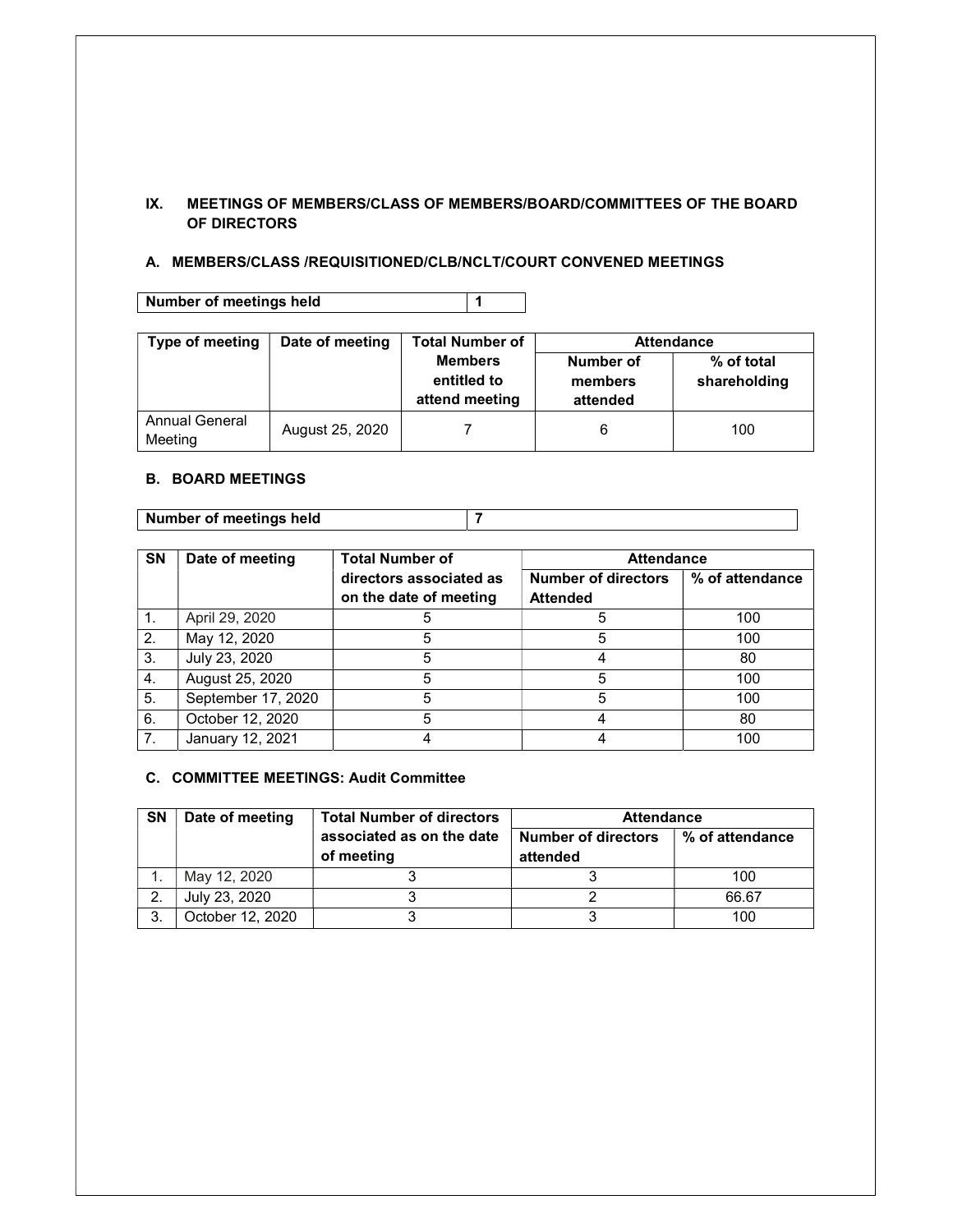### D. ATTENDANCE OF DIRECTORS

|                                   |                                                                                                | <b>Board Meetings</b>                                     |                      |                                                                                                       | <b>Committee Meetings</b>                                 |                      |                                                                  |
|-----------------------------------|------------------------------------------------------------------------------------------------|-----------------------------------------------------------|----------------------|-------------------------------------------------------------------------------------------------------|-----------------------------------------------------------|----------------------|------------------------------------------------------------------|
| <b>Name</b>                       | <b>Number</b><br>οf<br><b>Meetings</b><br>which<br>director<br>was<br>entitled<br>to<br>attend | <b>Number</b><br>of<br><b>Meetings</b><br><b>Attended</b> | $%$ of<br>attendance | <b>Number</b><br><b>of</b><br><b>Meetings</b><br>which<br>director<br>was<br>entitled<br>to<br>attend | <b>Number</b><br>of<br><b>Meetings</b><br><b>Attended</b> | $%$ of<br>attendance | <b>Whether</b><br>attended<br>last AGM<br>held on<br>(Yes/No/NA) |
| Mr.<br>Chanakya<br>Chaudhary      | $\overline{7}$                                                                                 | 7                                                         | 100                  |                                                                                                       |                                                           | -                    |                                                                  |
| Mr.<br>Prasanta<br><b>Mallick</b> | 7                                                                                              | 7                                                         | 100                  |                                                                                                       |                                                           |                      | <b>NA</b>                                                        |
| Mr. R<br>Ranganath                | $\overline{7}$                                                                                 | 7                                                         | 100                  | 3                                                                                                     | 3                                                         | 100                  |                                                                  |
| Ms.<br>Samita<br>Shah             | 7                                                                                              | 5                                                         | 71.43                | 3                                                                                                     | $\overline{2}$                                            | 66.67                |                                                                  |

Note: Committee Meetings include meetings of the Audit Committee. However, the Audit Committee was voluntarily dissolved effective January 12, 2021.

### X. REMUNERATION OF DIRECTORS AND KEY MANAGERIAL PERSONNEL

### A. Number of Managing Director, Whole-time Directors and/or Manager whose remuneration details to be entered: 1

| <b>Name</b>         | <b>Designation</b>          | <b>Gross</b><br><b>Salary</b> | <b>Commission</b> | <b>Stock</b><br>Options/<br><b>Sweat</b><br>Equity | <b>Others</b> | <b>Total</b><br>Amount |
|---------------------|-----------------------------|-------------------------------|-------------------|----------------------------------------------------|---------------|------------------------|
| Prasanta<br>Mallick | Managing<br><b>Director</b> | ₹11,534,904                   | ۰                 |                                                    |               | ₹11,534,904            |

B. Number of CEO, CFO and Company secretary whose remuneration details to be entered: 0

### C. Number of other directors whose remuneration details to be entered:

| <b>Name</b>  | <b>Designation</b> | Gross<br><b>Salary</b> | <b>Commission</b> | <b>Stock</b><br>Options/<br><b>Sweat</b><br>Eauity | <b>Others</b> | Total<br>Amount |
|--------------|--------------------|------------------------|-------------------|----------------------------------------------------|---------------|-----------------|
| Mr. Chanakya | Non-Executive      | -                      | -                 |                                                    | ۰             | ٠               |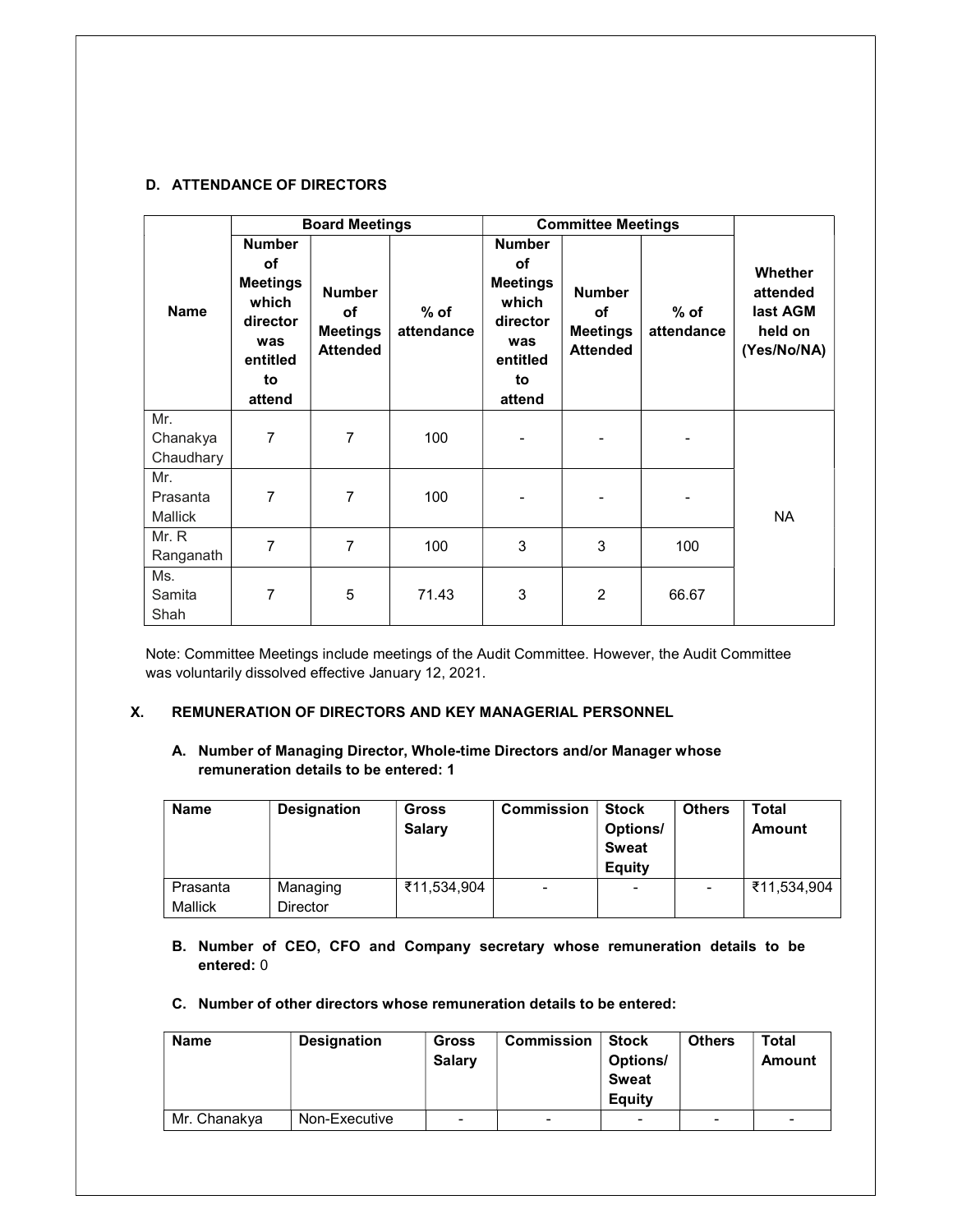| <b>Name</b> | <b>Designation</b> | <b>Gross</b><br><b>Salary</b> | <b>Commission</b> | <b>Stock</b><br>Options/<br><b>Sweat</b><br><b>Equity</b> | <b>Others</b> | <b>Total</b><br><b>Amount</b> |
|-------------|--------------------|-------------------------------|-------------------|-----------------------------------------------------------|---------------|-------------------------------|
| Chaudhary   | <b>Director</b>    |                               |                   |                                                           |               |                               |
| Ms. Samita  | Non-Executive      | -                             | -                 | -                                                         | -             | -                             |
| Shah        | <b>Director</b>    |                               |                   |                                                           |               |                               |
| Mr. R.      | Non-Executive      | $\overline{\phantom{0}}$      |                   | -                                                         |               |                               |
| Ranganath   | <b>Director</b>    |                               |                   |                                                           |               |                               |

### XI. MATTERS RELATED TO CERTIFICATION OF COMPLIANCES AND DISCLOSURES

A. Whether the company has made compliances and disclosures in respect of applicable provisions of the Companies Act, 2013 during the year: Yes

B. lf No, give details along with the reasons/observations: NA

### XII. PENALTIES / PUNISHMENTS: DETAILS

(A) DETAILS OF PENALTIES / PUNISHMENT IMPOSED ON COMPANY/DIRECTORS/ OFFICERS: NA

#### (B) DETAILS OF COMPOUNDING OF OFFENCES: NA

XIII. Whether complete list of shareholders, debenture holders has been enclosed as an attachment: Yes. It is mentioned as below:

| SN             | <b>Name</b><br>οf<br>the<br><b>Shareholder</b>                               | <b>Address of</b><br>shareholder                                                         | <b>Folio</b><br>No. | Type of<br>Share /<br><b>Debenture</b> | No. of<br>shares | Amount<br>per<br><b>Share</b> |
|----------------|------------------------------------------------------------------------------|------------------------------------------------------------------------------------------|---------------------|----------------------------------------|------------------|-------------------------------|
| $\mathbf{1}$ . | <b>Tata Steel Limited</b>                                                    | Bombay House,<br>24 Homi Mody Street,<br>Mumbai<br>Fort,<br>400 001.                     | 28                  | Equity<br><b>Shares</b>                | 399,460,441      | 10                            |
| 2.             | Mr. Sushanta Kumar<br>Mishra jointly with<br>Tata Steel Limited              | Flat No.501, Block-1,<br>Club<br>Tower,<br>Chandrasekharpur,<br>Bhubaneswar-<br>751 021. | 16                  | Equity<br><b>Shares</b>                | 10               | 10                            |
| 3.             | Aswini<br>Mr.<br>Prasad<br>Mohanty jointly with<br><b>Tata Steel Limited</b> | Tata<br>House,<br>273, Bhoumanagar,<br>Unit-4, Bhubaneswar -<br>751 001.                 | 21                  | Equity<br><b>Shares</b>                | 10               | 10                            |
| 4.             | Mr. Prasanta Mallick<br>jointly with Tata Steel<br>Limited                   | 5C/2 Fortune Towers,<br>Chandrasekharpur,<br><b>Bhubaneswar</b><br>751 023               | 22                  | Equity<br><b>Shares</b>                | 10               | 10                            |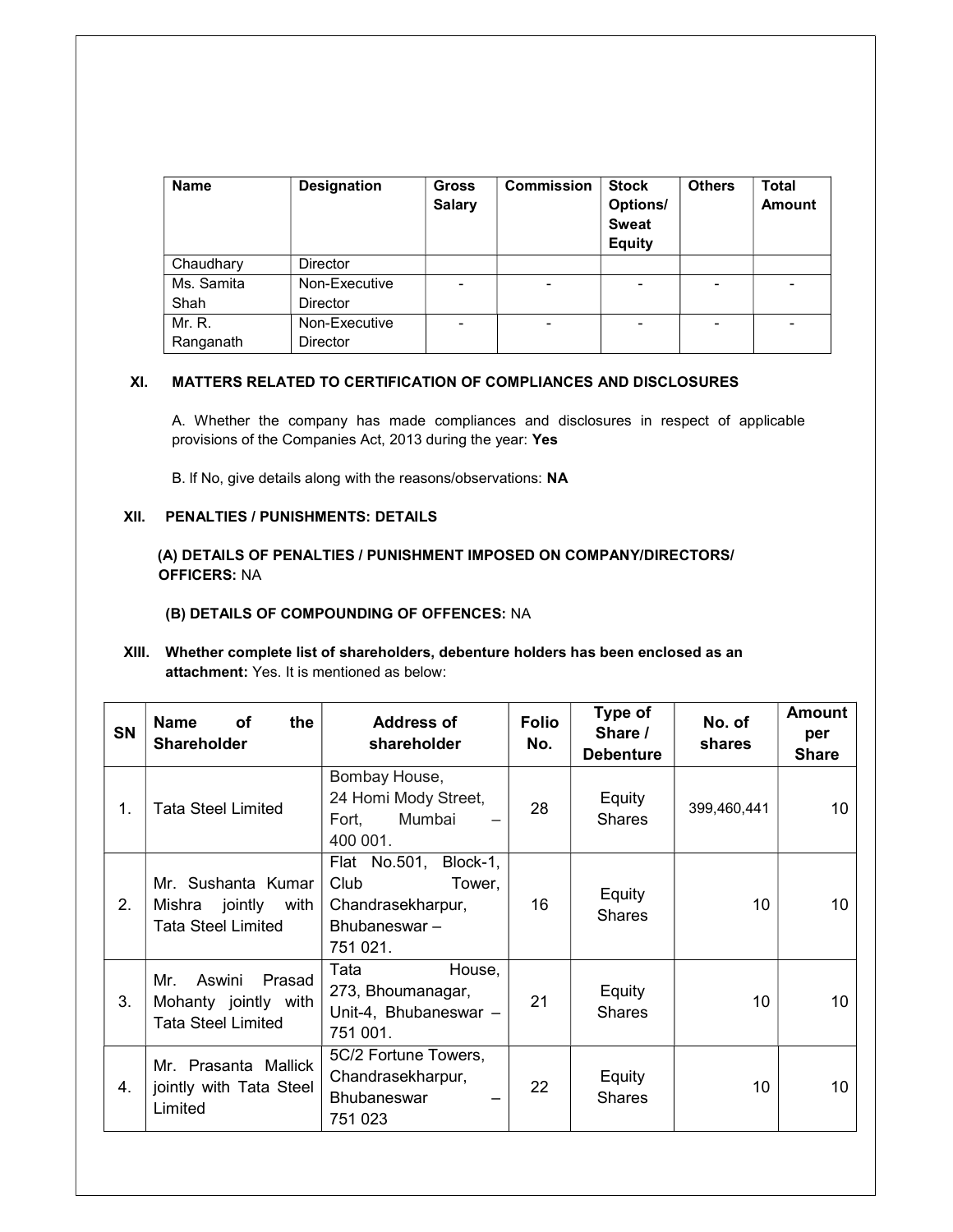| <b>SN</b> | <b>Name</b><br>the<br>оf<br><b>Shareholder</b>                  | Address of<br>shareholder                                                       | <b>Folio</b><br>No. | Type of<br>Share /<br><b>Debenture</b> | No. of<br>shares | <b>Amount</b><br>per<br><b>Share</b> |
|-----------|-----------------------------------------------------------------|---------------------------------------------------------------------------------|---------------------|----------------------------------------|------------------|--------------------------------------|
| 5.        | Debasish<br>Jena<br>Mr.<br>jointly with Tata Steel<br>Limited   | Tata<br>House,<br>273, Bhoumanagar,<br>Unit-4, Bhubaneswar -<br>751 001.        | 23                  | Equity<br><b>Shares</b>                | 10               | 10                                   |
| 6.        | Choubey<br>Amit<br>Mr.<br>jointly with Tata Steel<br>Limited    | 2B.<br>Fortune<br>Towers,<br>Chandrasekharpur,<br><b>Bhubaneswar</b><br>751 023 | 24                  | Equity<br><b>Shares</b>                | 10               | 10                                   |
| 7.        | Soumitra<br>Mr.<br>Pattanaik jointly with<br>Tata Steel Limited | Flat 303, Tower-6 Z-1<br>Apartment,<br>Raghunathpur,<br><b>Bhubaneswar</b>      | 25                  | Equity<br><b>Shares</b>                | 10               | 10                                   |
|           |                                                                 | Total                                                                           |                     |                                        | 399,460,501      |                                      |

### XIV. COMPLIANCE OF SUB-SECTION (2) OF SECTION 92, IN CASE OF LISTED COMPANIES: NA

### l/We certify that:

(a) The return states the facts, as they stood on the date of the closure of the financial year aforesaid correctly and adequately.

(b) Unless otherwise expressly stated to the contrary elsewhere in this Return, the Company has complied with all the provisions of the Act during the financial year.

(c) The Company has not, since the date of the closure of the last financial year with reference to which the last return was submitted or in the case of a first return since the date of the incorporation of the company, issued by invitation to the public to subscribe for any securities of the company.

(d) Where the annual return discloses the fact that the number of members, (except in case of a one person company), of the company exceeds two hundred, the excess consists wholly of persons who under second proviso to clause (ii) of sub – section (68) of section 2 of the Act are not to be included in reckoning the number of two hundred.

### **Declaration**

I am authorized by the board of Directors of the company vide resolution no.  $\boxed{6}$  dated 6

(DD/MM/YYYY) to sign this form and declare that all the requirements of the Companies Act, 2013 and the rules made thereunder in respect of the subject matter of this form and matters incidental thereto have been complied with. 12/07/2019

I further declare that:

1. Whatever is stated in this form and in the attachments thereto is true, correct and complete and no information material to the subject matter of this form has been suppressed or concealed and is as per the original records maintained by the company.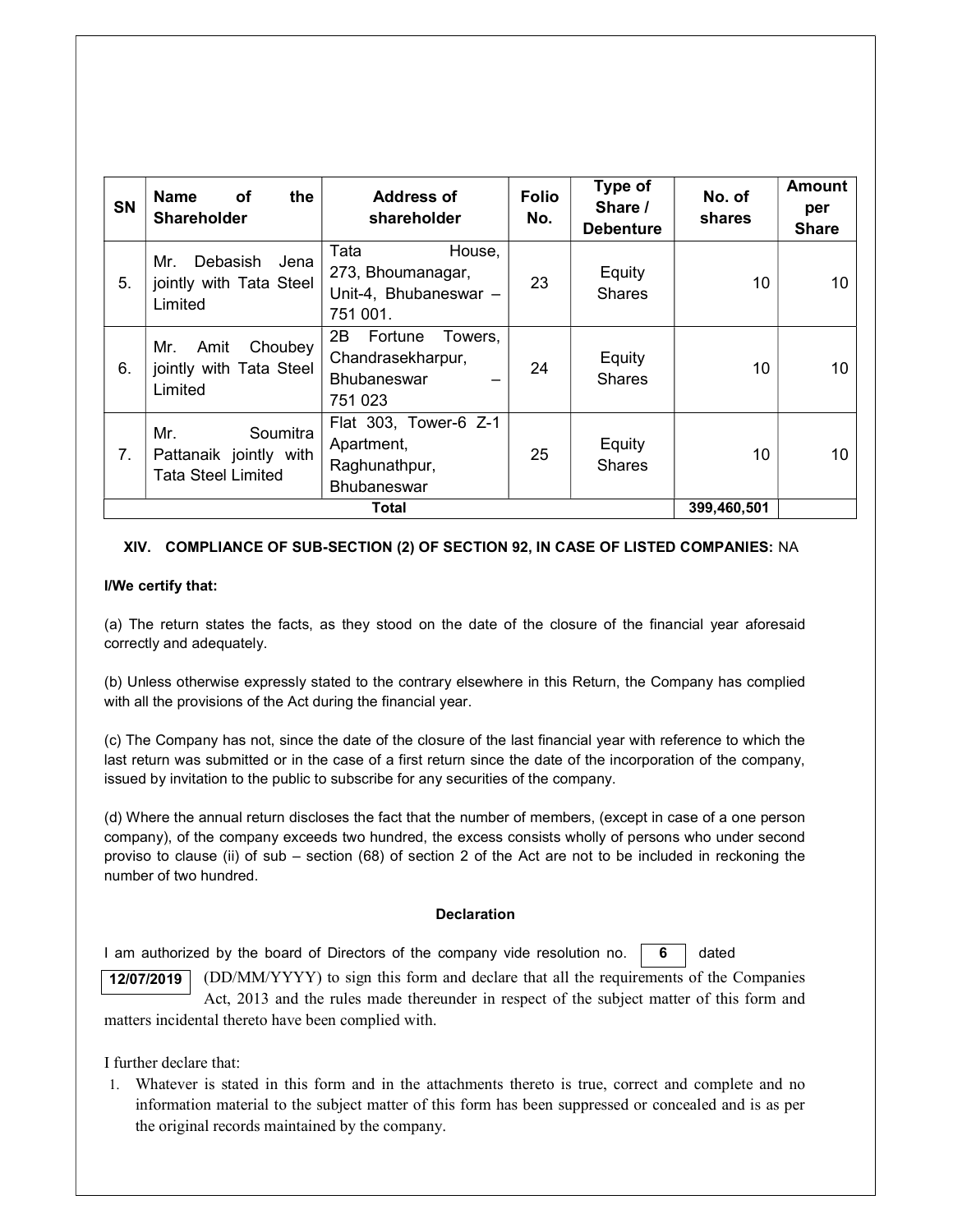2. All the required attachments have been completely and legibly attached to this form.